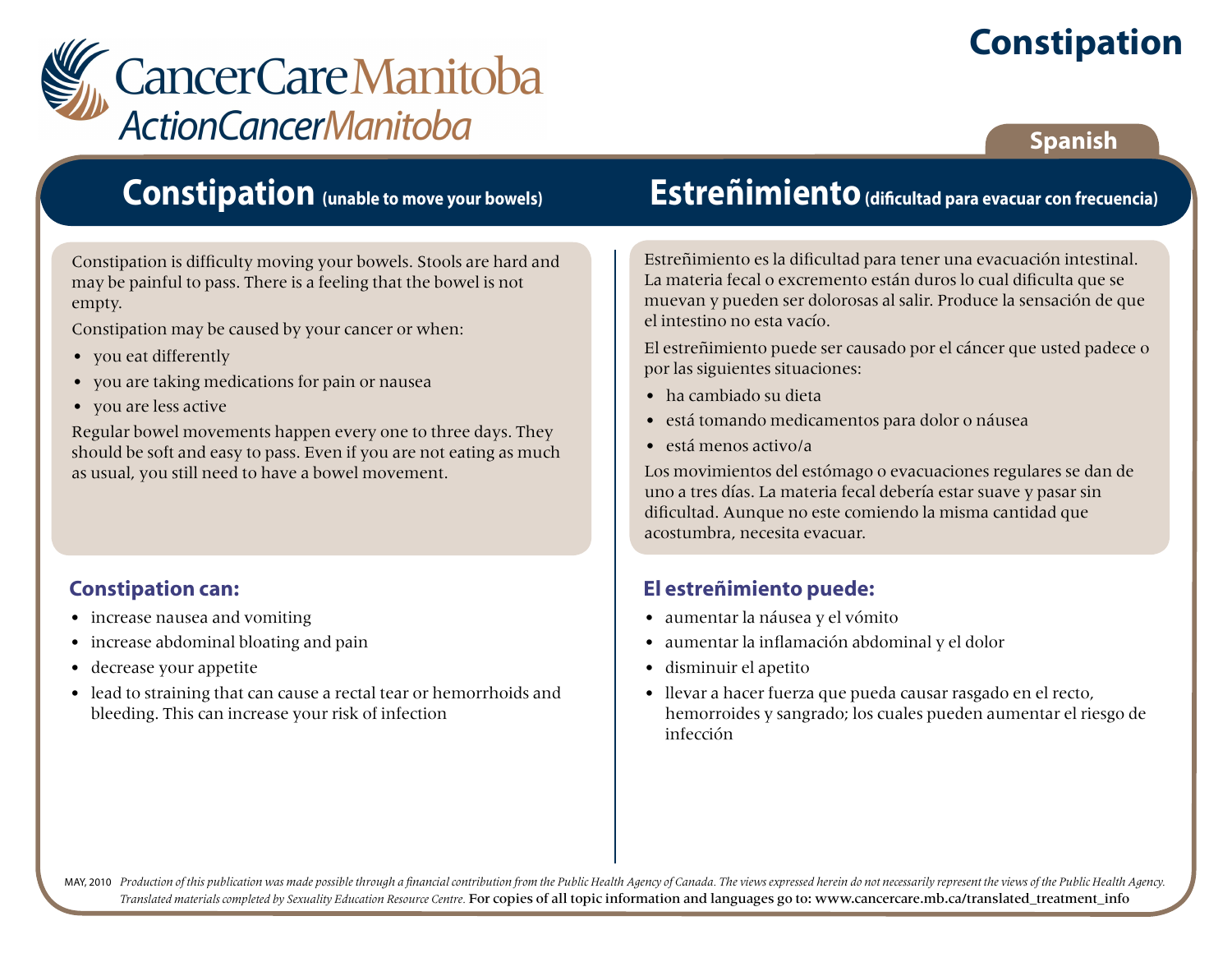

## **Constipation (unable to move your bowels)**

#### **Call your nurse or doctor if you have:**

- not had a bowel movement within three days
- abdominal or rectal pain
- vomiting

#### **Tips to help you with constipation:**

- Eat high fibre foods like whole grain breads, cereals, fruits, vegetables, nuts and seeds.
- Drink plenty of fluids. Fluids help to keep the stool soft.
- Prune juice and warm liquids may be helpful.
- Try to walk 15-30 minutes each day or try other activities such as cycling or swimming.
- Eat at the same time each day.
- Try to have a bowel movement at the same time each day.

#### **Medications for constipation:**

Constipation is a common side effect when using some pain and nausea medications. Your nurse or doctor will suggest medication to help prevent or to relieve constipation. These include:

• stool softeners which make the stool softer and easier to pass. Example: Docusate sodium or Docusate calcium

## **Estreñimiento (dificultad para evacuar con frecuencia)**

**Spanish**

#### **Llame a su enfermera o doctor si observa las siguientes condiciones:**

- no ha evacuado por tres días
- dolor abdominal o del recto
- vómito

#### **Consejos que le ayudarán a aliviar los problemas de estreñimiento:**

- Coma alimentos altos en fibra como pan de harina integral, cereales, frutas, vegetales, nueces y semillas.
- Beba mucho líquido. Los líquidos ayudan a mantener la materia fecal suave.
- El jugo de ciruela y los líquidos tibios pueden ayudarle.
- Intente caminar 15-30 minutos por día o pruebe otras actividades tales como andar en bicicleta o natación.
- Coma a la misma hora cada día.
- Intente evacuar a la misma hora cada día.

#### **Medicamentos que alivian el estreñimiento:**

El estreñimiento es un efecto secundario común cuando se usan medicinas para dolor y náusea. Su enfermera o doctor le sugerirán medicinas para prevenir o aliviar el estreñimiento. Estos incluyen:

• lubricantes emolientes y/o ablandadores fecales los cuales ayudan a suavizar las heces y facilitan la salida. por ejemplo: docusate sodium o docusate calcium

MAY, 2010 Production of this publication was made possible through a financial contribution from the Public Health Agency of Canada. The views expressed herein do not necessarily represent the views of the Public Health Ag *Translated materials completed by Sexuality Education Resource Centre.* For copies of all topic information and languages go to: www.cancercare.mb.ca/translated\_treatment\_info